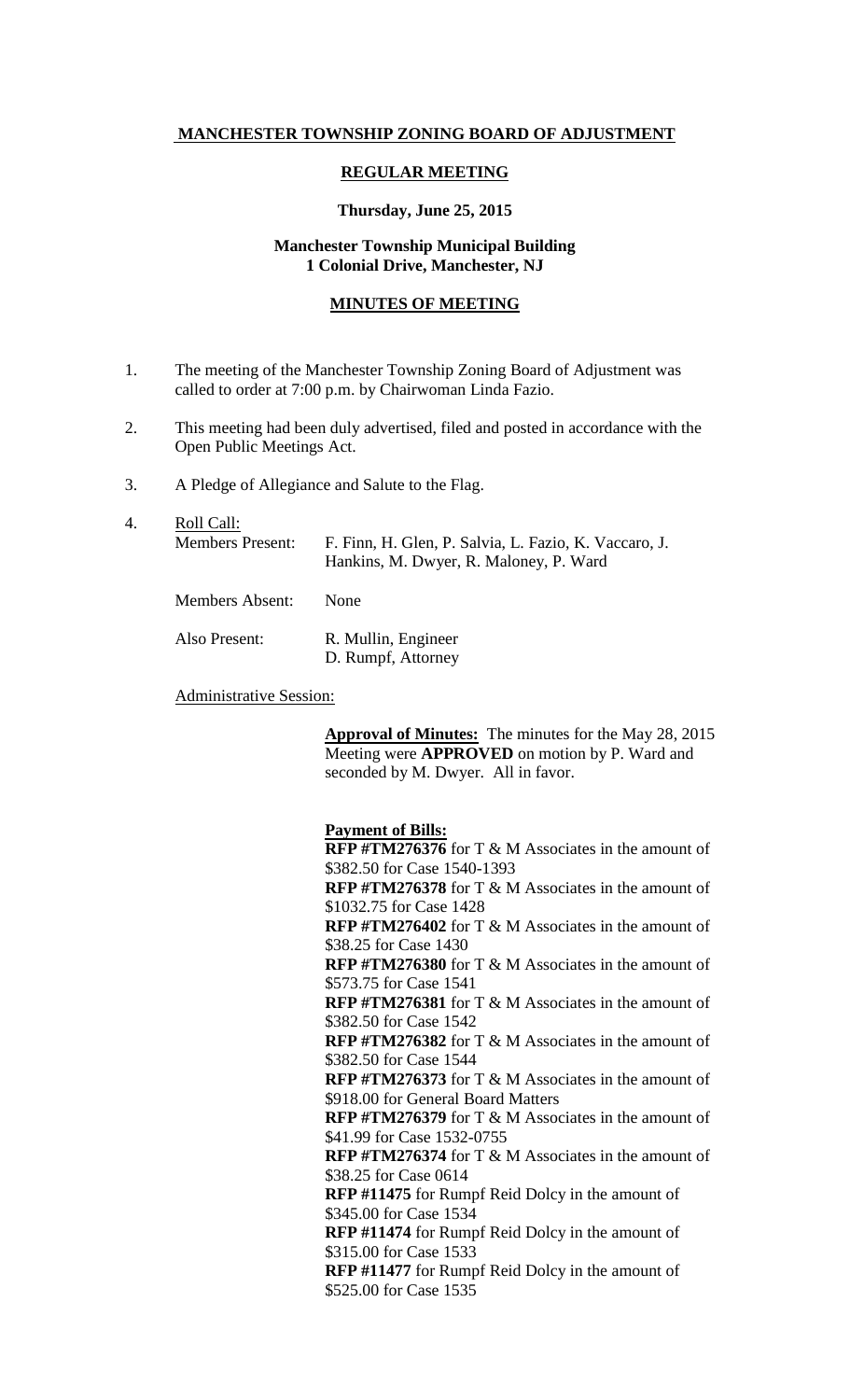**RFP #11479** for Rumpf Reid Dolcy in the amount of \$270.00 for Case 1538

Bills were **APPROVED** on motion by K. Vaccaro and seconded by P. Salvia.

**ROLL CALL VOTE:** K.Vaccaro, yes; P. Salvia, yes; F. Finn, yes; H. Glen, yes; J. Hankins, yes; M. Dwyer, yes; L. Fazio, yes.

**Correspondence:** The Secretary has nothing at this time.

**Professional Reports:** Ms. Rumpf has nothing at this time. Mr. Mullin has nothing at this time.

Memorialization of a resolution of a variance approval to allow the installation of an inground pool with a setback of 32' from Weston Avenue where 50' is required; also installation of a 6' high fence on the property line for a portion of Weston Avenue where a maximum of 4' high is permitted. Applicant: Lidia Wrazen. Block 28 Lot 1063.01, 3062 Wilbur Avenue. Approved at the May 28, 2015 meeting. Case 1535

This resolution was **APPROVED** on motion by P. Ward and seconded by M. Dwyer.

**ROLL CALL VOTE:** P. Ward, yes; M. Dwyer, yes; F. Finn, yes; H. Glen, yes; P. Salvia, yes; K. Vaccaro, yes; L. Fazio, yes.

A copy of the approved resolution is attached.

Memorialization of a resolution of a variance approval for the construction of a 10' x 21' three-season room at the side of a dwelling having 32' between buildings where 40' is required. Applicant: Thomas D'Ambola. Block 75 Lot 90, 6B Moccasin Drive. Approved at the May 28, 2015 meeting. Case 1538

This resolution was **APPROVED** on motion by K. Vaccaro and seconded by M. Dwyer.

**ROLL CALL VOTE:** K. Vaccaro, yes; M. Dwyer, yes; F. Finn, yes; H. Glen, yes; P. Salvia, yes; P. Ward, yes; L. Fazio, yes.

A copy of the approved resolution is attached.

| <b>Case 1543</b> | John & Melanie Biscardi | Block 1.59 Lot 26 |
|------------------|-------------------------|-------------------|
|                  | 1541 Third Avenue       | 1541 Third Avenue |
|                  | Toms River, NJ 08757    | R-10 Zone         |

Mr. & Mrs. Biscardi need a variance to allow the relocation of an existing  $8' \times 10'$ playhouse having a 5' front yard setback where 30' is required and to install an 8' x 12' shed having a 13' front yard setback where 30' is required. John Biscardi was sworn in by Ms. Rumpf. The property in question is a corner lot and there is a 17' right of way along Parkview Blvd. He has a 6' fence around the property and the playhouse  $\&$  shed would be located inside of that fence. The playhouse will be 8' high at the peak. The shed will most likely be the same height, he has not purchased it yet. There is no other place in the yard to locate either one of them. The picture from Google Maps is wrong with the pool location, the one shown was a temporary pool that was taken down years ago. A new pool was installed  $\&$  the location shown on the survey at the left rear of the property is where the pool is actually located.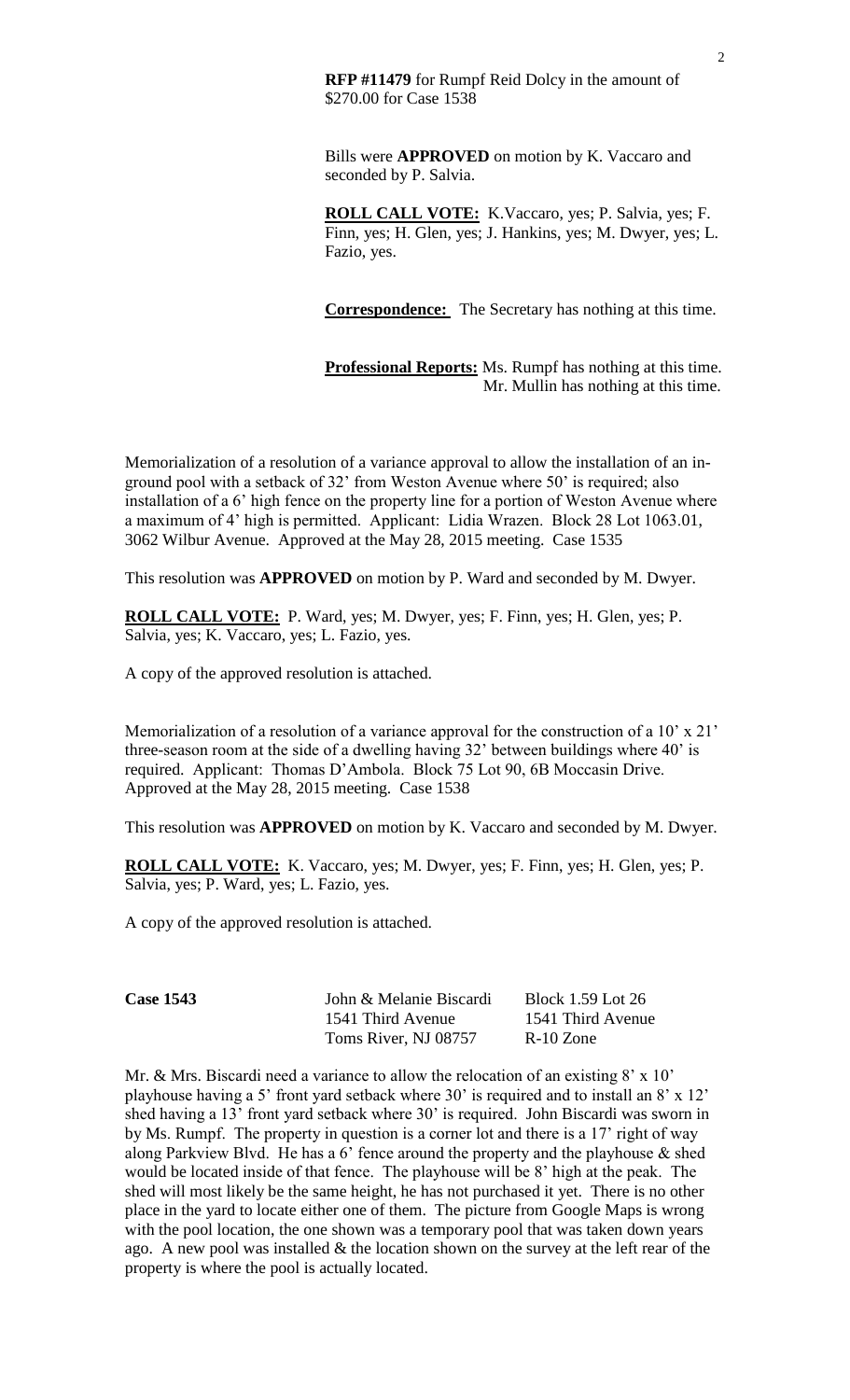Mrs. Fazio opened this portion of the meeting to the public. There being no public participation at this time, this portion of the meeting was closed.

This application was **APPROVED** on motion by M. Dwyer and seconded by K. Vaccaro.

**ROLL CALL VOTE:** M. Dwyer, yes; K. Vaccaro, yes; F. Finn, yes; H. Glen, yes; P. Salvia, yes; J. Hankins, yes; L. Fazio, yes.

| <b>Case 1541</b> | Jeffrey Jerman<br>P.O Box 922 | <b>Block 1.93 Lot 22</b><br>$5th$ Avenue & Parkview Blvd |
|------------------|-------------------------------|----------------------------------------------------------|
|                  | Pt. Pleasant Borough, NJ      | $R-10$ Zone                                              |

Mr. Jerman needs a variance to construction a single family dwelling on a lot having a lot area of 7,500 square feet where 10,000 square feet is required; a lot width of 75 feet where 100 feet is required; a lot frontage of 75 feet where 100 feet is required; and an improvable lot area of 2,600 square feet where 5,800 square feet is required. Jeffrey Jerman was sworn in by Ms. Rumpf. He is the owner and the applicant. The following items were marked into evidence:

**A-1** Buy/sell letters to Lot 25 (Blue Fountain Restaurant/Koufous) – there is an existing home – letters dated  $2/17/15$ ,  $5/21/15 \& 5/27/15$  – no responses received.

**A-2** Buy/sell letters to Lot 20 (Klett) – vacant 50' x 100' lot – letters dated  $2/17/15$ ,  $5/21/15 \& 5/27/15 - Mr$ . Klett did respond in March willing to sell his property via phone call. Mr. Jerman offered the assessed value of \$10,000. Mr. Klett did not respond to that offer. Mr. Klett called him last week and wants \$20,000. Mr. Jerman will not pay that because he still has to go for the other variances and has put out a lot of money already.

The Board took a recess at 7:27 for Mr. Jerman & Mr. Klett to discuss a price and see if they could come to an agreement on motion by K. Vaccaro and seconded by J. Hankins. All in favor.

The Board reconvened at 7:35 on motion by K. Vaccaro and seconded by J. Hankins. All in favor.

Mr. Jerman did say that during their conversation mentioned earlier when he first wanted \$20,000 that Mr. Klett did say he would agree to \$16,000 which was  $2/5<sup>th</sup>$  of the property. Mr. Jerman & Mr. Klett were not able to come to an agreement on a price. Theodore Klett 5 Mercer Street, Hopewell, NJ was sworn in by Ms. Rumpf. He is the executor of Lot 20. He is interested in selling his lot to Mr. Jerman. Mrs. Fazio stated that since he is willing to sell, this Board would like that issue resolved before the case goes forward. Mr. Jerman & Mr. Klett will hire appraisers and come back before the Board in August. The appraisals must be submitted to the Board  $\&$  to the opposition at least 10 days prior to the meeting. Both must come back to the August 27, 2015 meeting with their appraisers for presentation to the Board.

This application was **CARRIED to the August 27, 2015** on motion by K. Vaccaro and seconded by J. Hankins.

**ROLL CALL VOTE:** K. Vaccaro, yes; J. Hankins, yes; F. Finn, yes; H. Glen, yes; P. Salvia, yes; M. Dwyer, yes; L. Fazio, yes.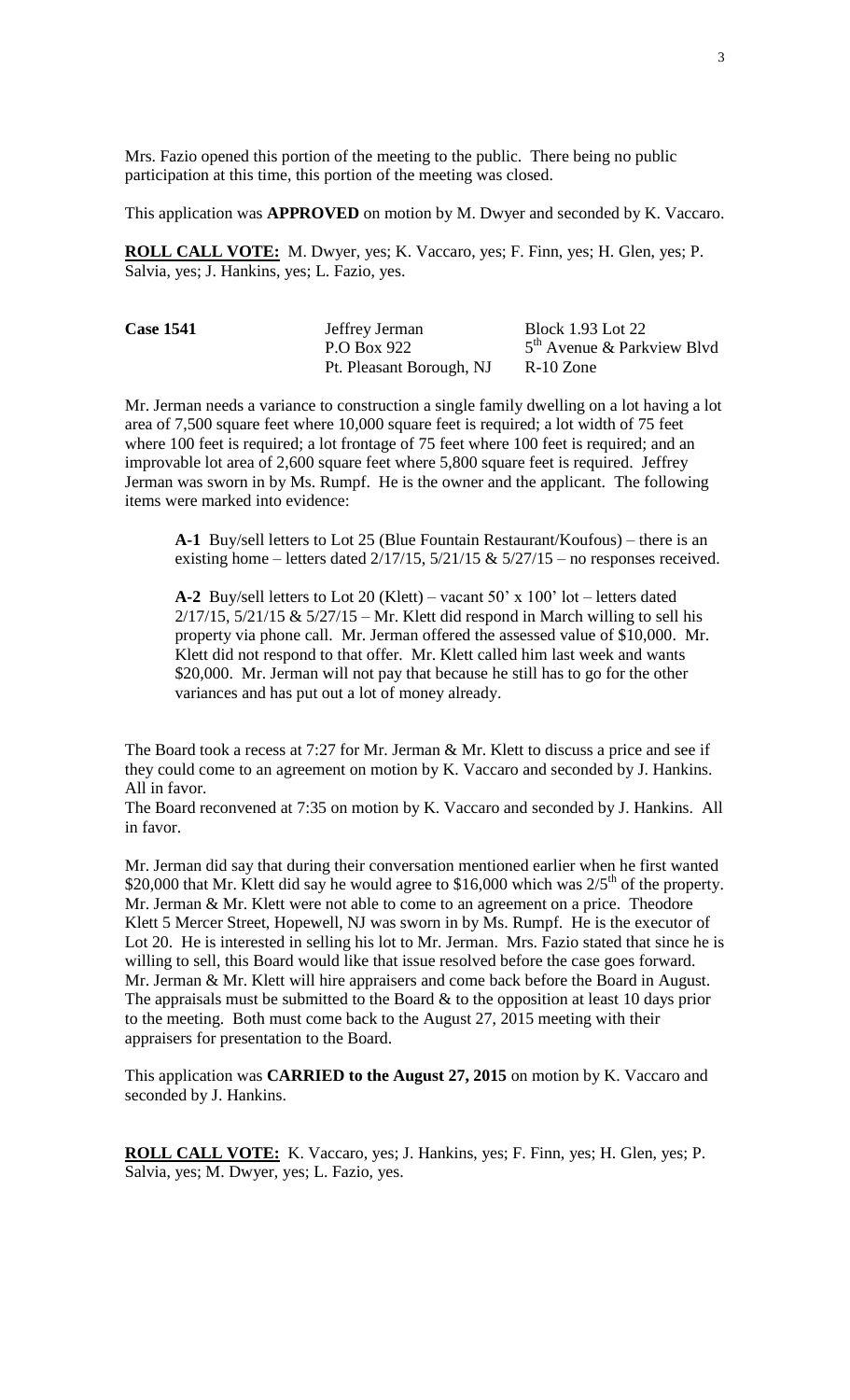| <b>Case 1544</b> | Jeffrey Jerman<br>P.O Box 922 | Block 1.304 Lot 22<br>Monmouth Avenue $&$ |
|------------------|-------------------------------|-------------------------------------------|
|                  | Pt. Pleasant Borough, NJ      | Northampton Blvd<br>$R-10$ Zone           |

Mr. Jerman needs a variance to construction a single family dwelling on a lot having a lot area of 7,500 square feet where 10,000 square feet is required; a lot width of 75 feet where 100 feet is required; a lot frontage of 75 feet where 100 feet is required; and an improvable lot area of 2,600 square feet where 5,800 square feet is required. Jeffrey Jerman was sworn in by Ms. Rumpf. Mr. Mullin brought up an issue as far as ownership of the property goes, the certified list shows Todd Jerman as the owner. Mr. Jerman clarified he is the owner through tax sale liens/foreclosures.

The following items were marked into evidence:

A-1 Buy/sell letters dated  $4/17 \& 5/27/15 \&$  response – Lot 21 (Jerman & F. Elmore)

A-2 Buy/sell letters dated  $4/17 \& 5/27/15 -$ Lot 25 100' x 100' with house (Marcucci-Murray) – no response

A-3 Property record showing Jeffrey Jerman as owner of the property

A-4 Photo Board – houses in the area

A-5 Aerial photo of the area

A-6 Elevations/architecturals of the proposed home

A-7 Site Plan

Mr. Jerman explained this is an isolated undersized lot. He stated the variances he's requesting. Mr. William Stevens was sworn in by Ms. Rumpf. He is a Professional Engineer & Planner in the State of New Jersey. He has reviewed the site and his office has prepared the site plan. The applicant is proposing to construct a 1-1/2 story cape cod, 3 bedrooms, 2-1/2 baths, 1 car garage. It will be approximately 1,800 square feet, 1,568 living space plus garage, having an approximate height of 23'10" to the ridge. The 7,500 square feet is sufficient to construct the proposed house that will fit into the neighborhood. The home does meet all setback requirements. The lot width  $&$  frontage of 75' does not impose any issues to building the home. The only use for this property is for a single family residence. There are no other uses appropriate. In his opinion, there would be no violations of light, air and open space because the applicant is proposing to meet all the required setbacks. It will appear as all the other homes in the area. It will fit within the principles light, air & open space and the conforming constraints of the surrounding neighborhood. There would be no substantial detriment to the zoning plan, master plan or to the public if these variances were granted. In his opinion as a planner, the only appropriate use for this property would be for a single family residence. If the variances are not approved the property would be zoned into inutility. Mr. Stevens explained the photos shown on A-4. In the subject block there are 7 homes, 5 of those homes are 2 story ranging in size from 1,359-2,848 square feet. The 9 block area around the area has 54 homes of those 27 are 2 stories ranging in size from 923-2,848 square feet. The proposed home will not be the smallest or the largest in the area. It his testimony that the applicant's proposal for this particular home will fit into the character of the neighborhood. Mr. Stevens explained the floor plan shown on A-6. The proposed home does meet the constraints of the new ordinance. Mr. Mullin discussed his 5/26/15 review letter. Mr. Stevens stated they are proposing to construct the drywells necessary to meet the storm water management ordinance. All roof runoff will be directed to the drywells. The applicant will also comply with the Township tree ordinance. The applicant will address all concerns in Mr. Mullin's letter.

Mrs. Fazio opened this portion of the meeting to the public. There being no public participation at this time, this portion of the meeting was closed.